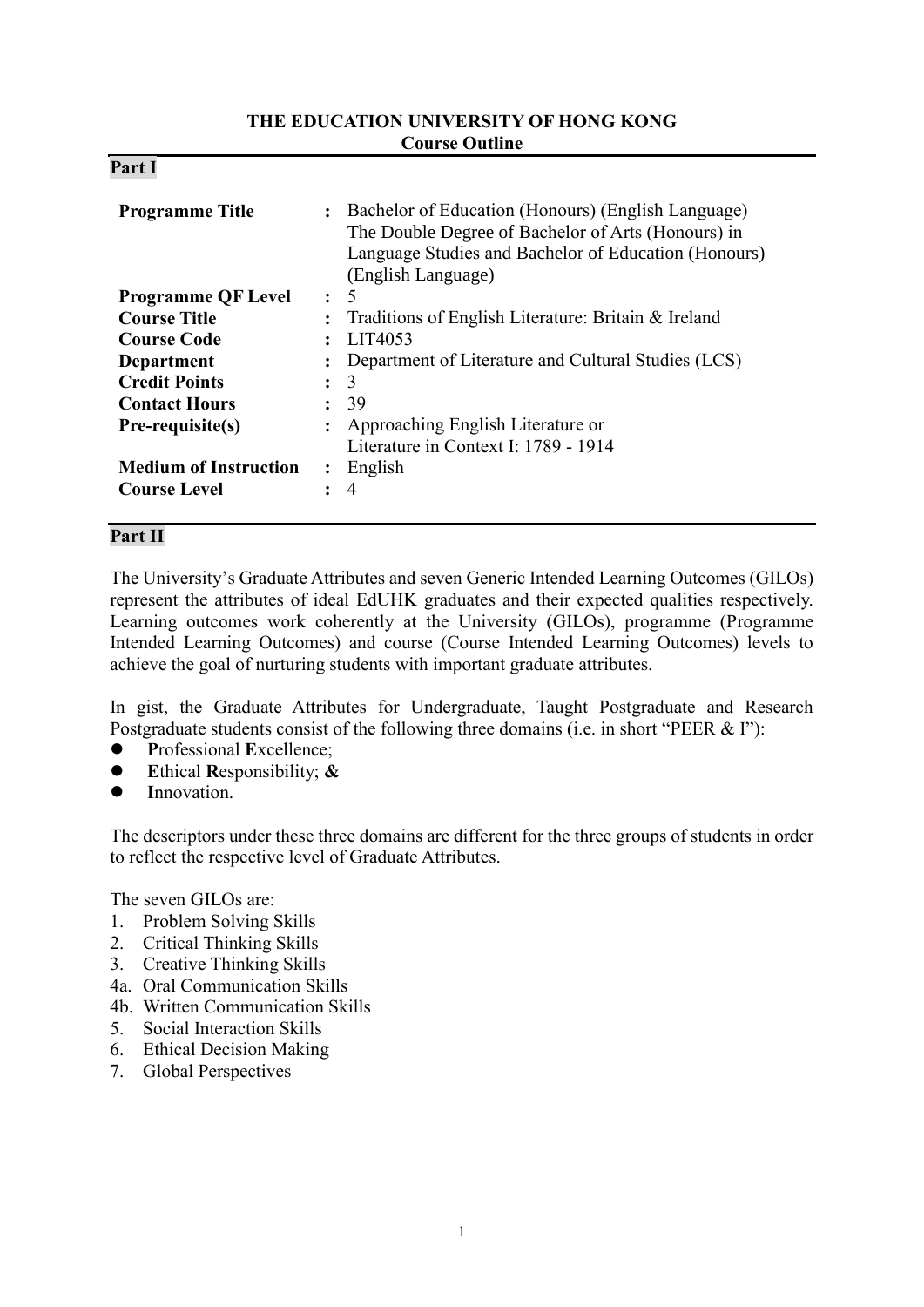#### **1. Course Synopsis**

This is a survey course that will introduce students to some of the best-known works of British and Irish literature from the Middle Ages to the twentieth century. Students will learn about the major movements and periods of English literature over the centuries. The course is historically organized, with special attention to the historical and social contexts in which they were written. Through a study of key literary texts in prose, poetry and drama, students will learn to analyse the themes, approaches, styles and contributions to the development of British and Irish literature.

# **2. Course Intended Learning Outcomes (CILOs)**

*Upon completion of this course, students will be able to:*

- CILO<sup>1</sup> Demonstrate familiarity with canonical texts of English Literature from Britain and Ireland;
- $C I L O<sub>2</sub>$  Analyze literature critically and be able to demonstrate the concrete methods of contextual analysis of literary works.
- CILO<sup>3</sup> Recognize and explain the relationship between literature and historical, cultural and socio-political movements; and
- CILO<sup>4</sup> Demonstrate an analytical understanding of the periodisation of literature and major phases of English literature.

# **3. Course Intended Language Learning Outcomes (CILLOs)**

*Upon completion of this course, students will be able to:*

CILLO<sup>1</sup> Write thoughtful literary analyses using appropriate terminology and conventions.

# **4. Content, CILOs, CILLOs and Teaching & Learning Activities**

| <b>Course Content</b>                                                                                       | <b>CILOs/</b><br><b>CILLOs</b>             | <b>Suggested Teaching &amp;</b><br><b>Learning Activities</b> |
|-------------------------------------------------------------------------------------------------------------|--------------------------------------------|---------------------------------------------------------------|
| Surveying the main works of<br>English Literature in the various<br>literary periods.                       | $CLO_{1,3,4}$                              | Lecture, seminar, group<br>work, readings.                    |
| Surveying select canonical works of<br>English Literature in different<br>genres (prose, poetry and drama). | CLO <sub>1,2,4</sub><br>CILLO <sub>I</sub> | Lecture, seminar, group<br>work, readings.                    |
| Studying the main features of<br>important literary movements and<br>periods.                               | C <sub>LO</sub>                            | Lecture, seminar, group<br>work, readings.                    |
| Exploring the relationship between<br>literature, history and society.                                      | $CLO3$ (etc.)                              | Lecture, seminar, group<br>work, readings.                    |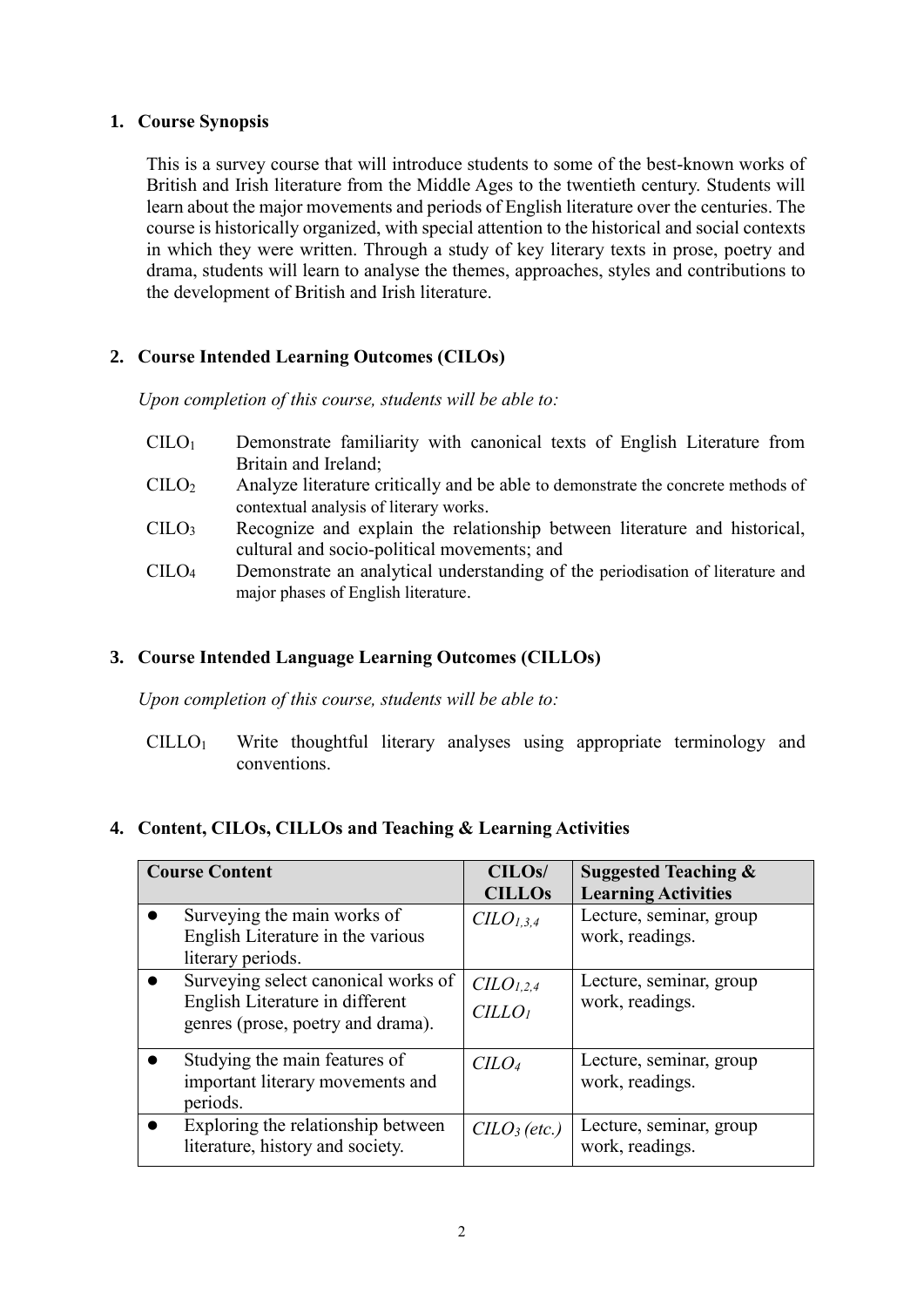#### **5. Assessment**

|     | <b>Assessment Tasks</b>                         | Weighting | CILO <sub>s</sub> /    |
|-----|-------------------------------------------------|-----------|------------------------|
|     |                                                 |           | <b>CILLOS</b>          |
| (a) | Mini Portfolio comprising of 3 mini essays of   | 60%       | CLO <sub>1,2,3,4</sub> |
|     | 700-750 words each OR a 2,000 word final essay. |           | CILLO <sub>1</sub>     |
| (b) | A final exam                                    | 25%       | CLO <sub>1,2,3,4</sub> |
|     |                                                 |           | CILLO <sub>1</sub>     |
| (c) | Class participation through spontaneous verbal  | 15%       | CLO <sub>1,2,3,4</sub> |
|     | responses to texts and informal summative       |           | CILLO <sub>1</sub>     |
|     | assessments (such as reading responses, journal |           | (etc.)                 |
|     | entries and quizzes) which will be cumulatively |           |                        |
|     | assessed.                                       |           |                        |

### **6. Required Text(s)**

Nil

#### **7. Recommended Readings**

Barnet, Sylvan et al (2010). *An Introduction to Literature.* NY: Longman.

- Cox, Michael (2002). *The Oxford Chronology of English Literature*. Oxford; New York: Oxford University Press.
- Gaskell, Philip (2001). *Landmarks in English Literature*. New York: Routledge
- Gilmour, Robin (1993). *The Victorian Period: the Intellectual and Cultural Context of English Literature, 1830-1890*. London & NY: Longman.
- Greenblatt, Stephen, et al. (2012). *The Norton Anthology of English Literature.* W. W. Norton and Company.
- Milner, Andrew (1996). *Literature, Culture & Society,* London: UCL press.
- Peck, John & Coyle, Martin (2013). *A Brief History of English Literature.* Houndmills, Palgrave Macmillan.
- Rogers, Pat (2001). *The Oxford Illustrated History of English Literature*. Oxford; NY: Oxford University Press
- Sanders, Andrew (2004). *The Short Oxford History of English Literature*. NY: Oxford University Press.
- Travers, Martin (1998). *An Introduction to Modern European Literature.* London: MacMillan

Waugh, Patricia (1997). *Revolutions of the Word: Intellectual Contexts for the Study of Modern Literature*. London: Arnold.

#### **8. Related Web Resources**

<http://www.lang.nagoya-u.ac.jp/~matsuoka/EngLit.html> <http://www.thrall.org/literature/> http://www.luminarium.org/lumina.htm